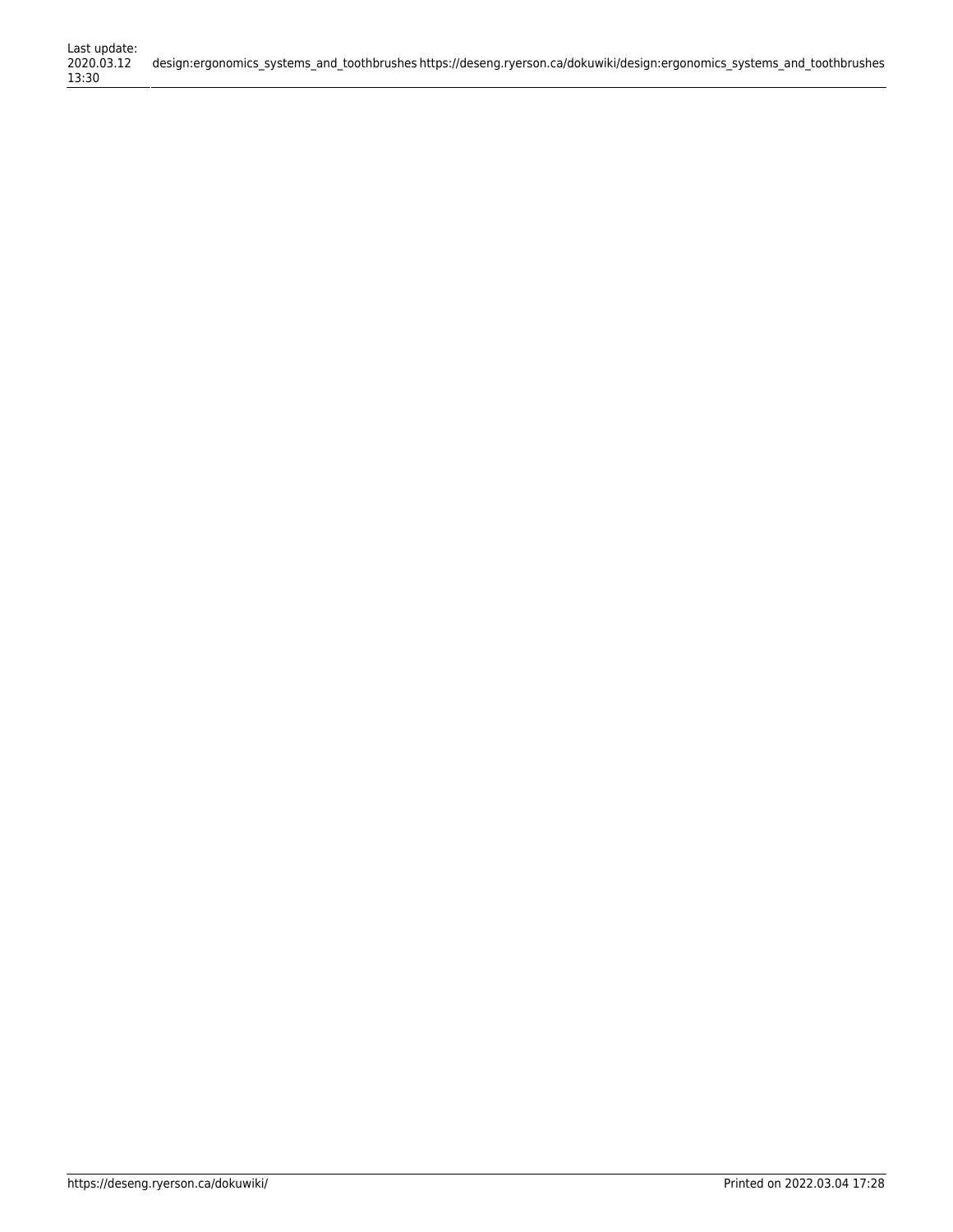## **Ergonomics, Systems, and Toothbrushes**

Even for something as simple as toothbrushes, ergonomics and systems can have a significant impact.

Fig. 1: What's wrong with this picture?



Consider the image to the right. It's one of those typical, "squishy-handled" toothbrushes, the curvy shape of which is supposed to be ergonomic. It's also a toothbrush that is prone to tipping over, leading to toothpaste all over your countertop.

Since it seems clear that ergonomic toothbrush handles help one to properly clean one's teeth, this stability problem really needs to be fixed. If users find that their toothbrushes often tip, then they are less likely to buy the same toothbrush again. If that toothbrush will help them keep their teeth clean, then users not buying it will lead to worse oral hygiene, regardless of how ergonomic the toothbrush may be.

In the **See Also** section below are a number of links to documents that suggest:

- There is a connection between handle design and proper teeth cleaning.
- The connection is modest compared to the design of the bristles.
- No one interested in toothbrush design appears to be taking a systemic view of the product.

A systemic view would require one to think of the interactions the toothbrush will have throughout all stages of use and not just the act of brushing one's teeth. Construction of reasonable [situated use cases](https://deseng.ryerson.ca/dokuwiki/design:situated_use_case) for all the stages of use of a toothbrush will reveal that at least some users will put the toothbrush on the bathroom counter after putting toothpaste on it but before using it. This will lead to investigations of how loaded/prepared toothbrushes rest on countertops, and that would lead to a clear indication of the potential for instability.

Some may wonder if it even matters. After all, it's just a toothbrush.

Of course it matters. Think of it this way. Say you're the designer of a poor toothbrush. The retail market for toothbrushes in the US, for instance, is well over a billion dollars; that's a lot of tooth brushes. Say only one in a million users of your toothbrush suffer ill effects from it; that will likely be hundreds of people.